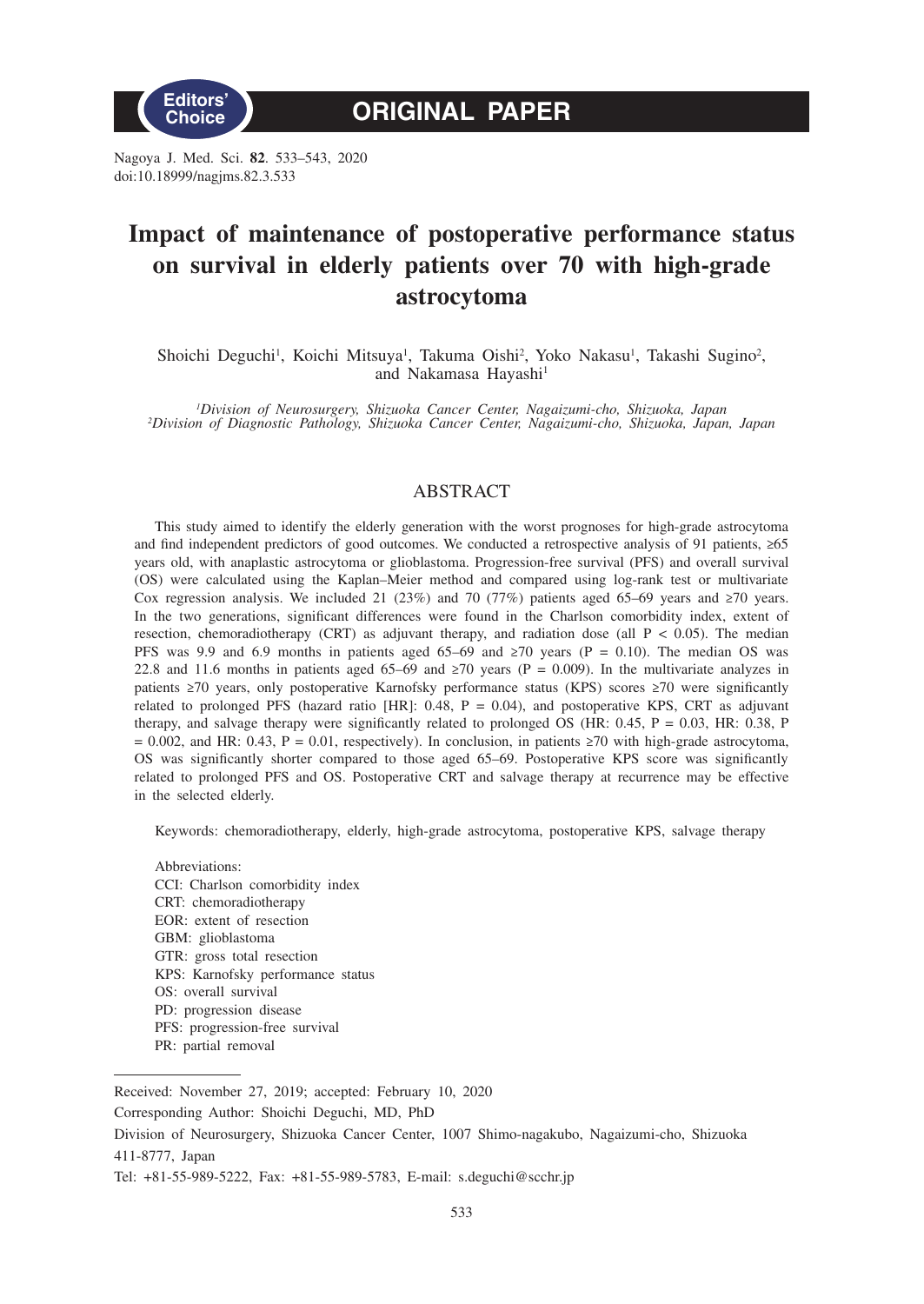#### TMZ: temozolomide

This is an Open Access article distributed under the Creative Commons Attribution-NonCommercial-NoDerivatives 4.0 International License. To view the details of this license, please visit (http://creativecommons.org/licenses/by-nc-nd/4.0/).

## INTRODUCTION

The landmark EORTC-NCIC (the European Organization for Research and Treatment of Cancer/National Cancer Information Center) trial has established a standard therapy for patients under 70, which includes adjuvant chemoradiation with temozolomide (TMZ) after maximum safe resection.<sup>1</sup> However, there is no consensus regarding the standard of care for elderly patients with high-grade astrocytoma because they are often excluded from randomized clinical trials.<sup>2,3</sup> Prospective trials in elderly patients with high-grade gliomas, such as the NOA-08<sup>4</sup> and Nordic study,<sup>5</sup> showed the efficacy of TMZ alone and short-course RT alone, and O<sup>6</sup>-methylguanine-DNA methyltransferase (MGMT) promoter methylation as a therapeutic marker for outcomes.<sup>6,7</sup> In recent years, Perry et al showed that adding TMZ to short-course RT (40 Gy in 15 fractions) significantly improved OS, compared to short-course RT alone, in newly diagnosed patients with glioblastoma multiforme (GBM) over 65.8 However, the results may not be applicable in the real world because these studies were limited to elderly patients with relatively good preoperative performance status.

Because high-grade astrocytoma is the most common form of malignant primary brain tumor in adults, and the incidence of high-grade astrocytoma in the elderly has increased over the past decades,9,10 an appropriate treatment strategy must be established for the elderly population. In fact, several reports on the elderly with high-grade astrocytoma have been published in recent years, but the definition of elderly in terms of age is not constant.

In the present study, we compared patients aged 65–69 years to those aged  $\geq 70$  years and evaluated clinical characteristics that influence clinical outcomes, clarifying independent predictors for progression-free survival (PFS) and overall survival (OS). Specifically, we focused on the extent of resection (EOR) at the initial surgery, adjuvant and salvage therapy for the outcomes, and maintenance of Karnofsky performance status (KPS) after the initial surgery.

## MATERIALS AND METHODS

#### *Patient population*

A retrospective, single-center analysis was conducted for patients ≥65 with histopathologically confirmed anaplastic astrocytoma or GBM. All patients underwent tumor biopsy or resection between April 2002 and June 2018 at Shizuoka Cancer Center, Japan. Postoperative KPS was measured within 1 week to 1 month postoperatively. All analyzes were approved in advance by the institutional review board.

#### *Surgical intervention and image evaluation*

Surgical indications and the surgical approach were discussed for each patient and decided by multiple, board-certified neurosurgeons beforehand. Gross total resection (GTR) was defined as removal of >98% of preoperative contrast-enhanced lesion.<sup>11</sup> Partial removal (PR) was defined as any status other than biopsy and GTR. Radiological tumor progression was assessed using the RANO criteria.<sup>12</sup> Progression disease (PD) was defined as  $\geq 25\%$  increase in lesion size.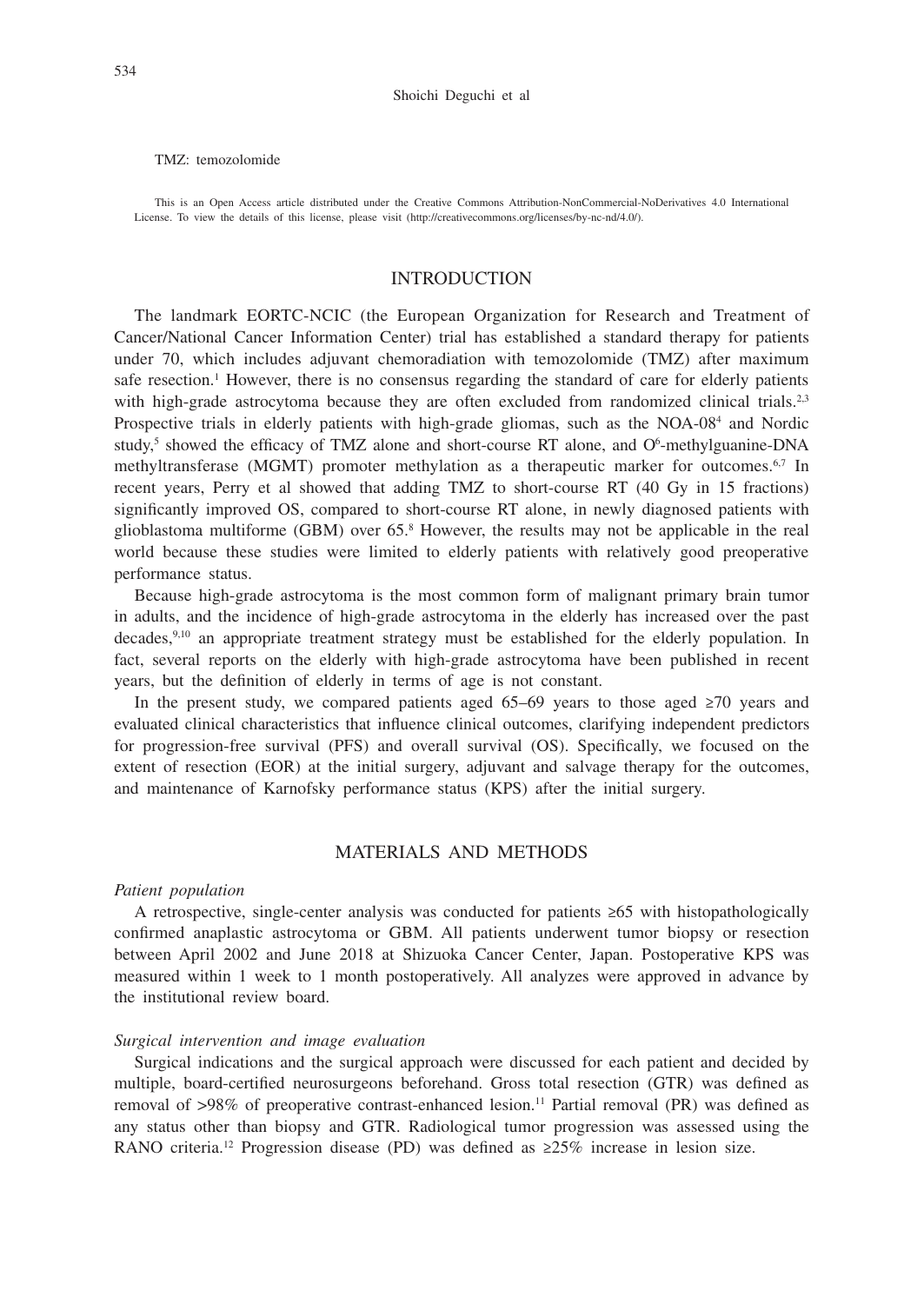#### *Adjuvant and salvage therapy*

Adjuvant therapy includes RT, chemotherapy with TMZ or ACNU (1-(4-amino-2-methyl-5-pyrimidinyl)-methyl-3-(2-cholroethyl)-3-nitrosourea hydrochloride), and combined chemoradiotherapy (CRT). RT was planned, with three-dimensional planning systems, for a total dose of 40.05 Gy, administered in 15 daily fractions for three weeks<sup>8</sup> or for a total dose of 60 Gy, administered in 30 daily fractions for 6 weeks.<sup>1</sup> ACNU 70 mg/m<sup>2</sup>, calculated based on body surface area, was administered intravenously every  $4-6$  weeks. Concomitant TMZ 75 mg/m<sup>2</sup> was administered during RT, and consecutive TMZ 150 mg/m<sup>2</sup> was administered for at least six cycles according to Stupp's protocol.<sup>1</sup> The best supportive care was selected for patients who could not receive adjuvant therapy.

Salvage therapy, which included RT, chemotherapy, bevacizumab treatment, and reoperation, was performed after identifying clinical or radiological PD. The indications of salvage therapy were discussed and decided by multiple, board-certified neurosurgeons and radiation oncologists.

#### *Pathology*

Pathological diagnoses were conducted in a routine, histological manner using hematoxylin–eosin stained sections according to the World Health Organization (WHO) criteria. IDH1 Arg132His mutations were examined by immunohistochemistry (IHC) with a mutation-specific antibody (internal clone H14, Dianova, Hamburg, Germany). MGMT expression was examined using immunohistochemistry with a specific antibody (Thermo Scientific, Fremont, CA, USA). As previously reported, a patient was defined as MGMT-immunonegative and MGMT-immunopositive if <10% and >10%, respectively, of all approvable, viable neoplastic cells in the specimen were MGMT-IHC positive.<sup>13</sup>

#### *Statistical analysis*

Statistical analyzes were performed using EZR statistical software.14 PFS was defined as the time from surgery to the first clinical or radiological evidence of tumor progression. OS was defined as the time from surgery to death or the last follow-up. PFS and OS were calculated using the Kaplan–Meier method and compared using log-rank test or multivariate Cox regression analysis. *P*<0.05 was considered statistically significant.

## RESULTS

#### *Patient characteristics*

Table 1 summarizes the characteristics of 91 patients ≥65 with histopathologically confirmed anaplastic astrocytoma or GBM. Of the 91 patients, 21  $(23%)$  and 70  $(77%)$  were aged 65–69 and ≥70, respectively. The median preoperative KPS score was 70 (range, 40–100), and the preoperative KPS scores were high (≥70) in 12 patients (57%) aged 65–69. The median postoperative KPS score was 70 (range, 50–100), and postoperative KPS scores were high in 11 patients (52%) aged 65–69. The median preoperative KPS score was 60 (range, 30–100), and preoperative KPS scores were high in 29 patients  $(41\%)$  aged  $\geq 70$ . The median postoperative KPS score was 60 (range, 40–90), and postoperative KPS scores were high in 22 patients (31%) aged ≥70. With regard to the change between pre- and postoperative KPS, the KPS scores of 38 patients (42%) decreased postoperatively. No statistically significant differences were found in the change in perioperative KPS between these two age groups. Thirty-one patients (44%) aged  $\geq$ 70 and three patients (14%) aged 65–69 scored  $\geq$ 1 on the Charlson comorbidity index (CCI). A statistically significant difference was found in the percentages of patients with higher CCI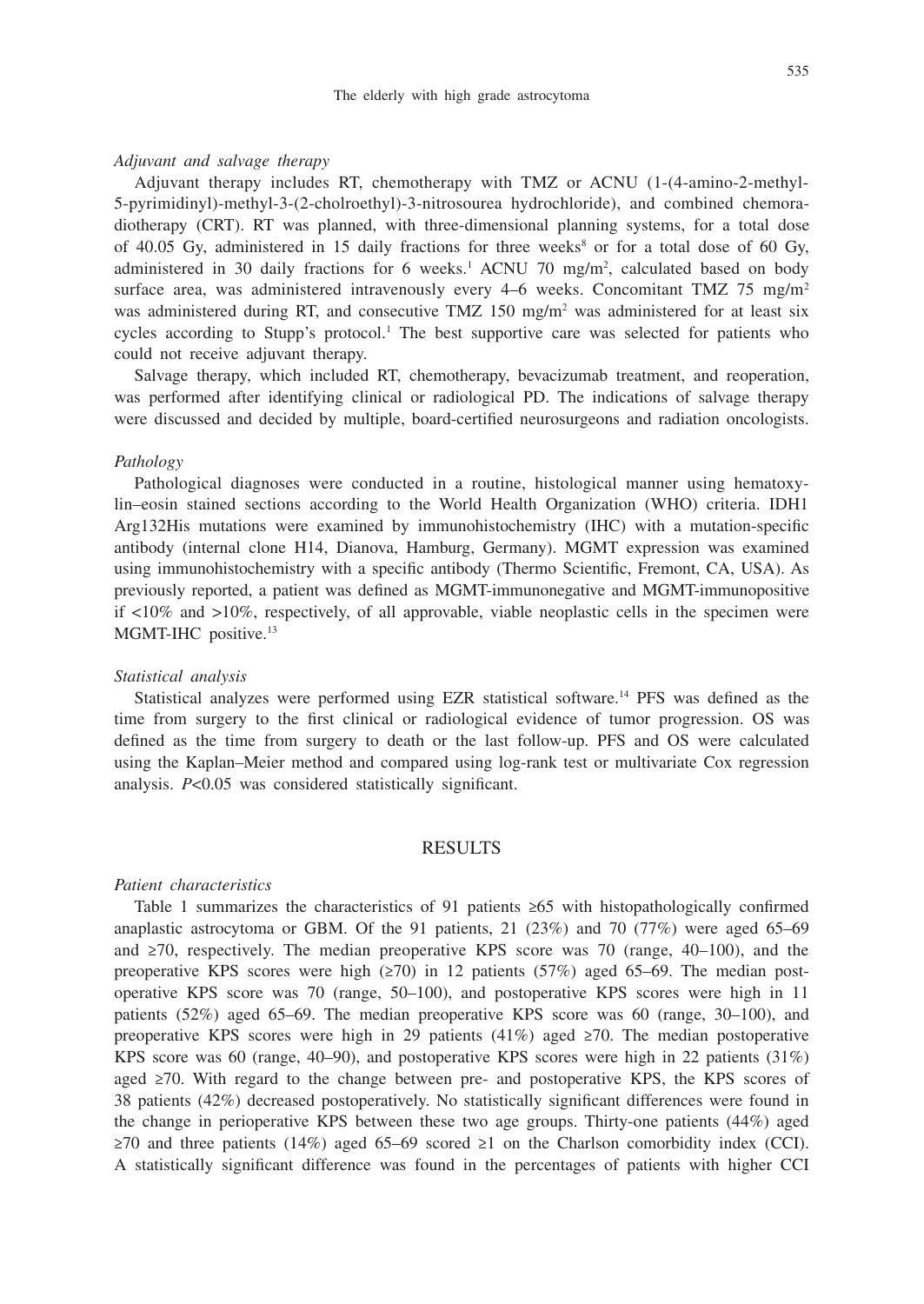|                   |                     | Total          | $65-69$ years  | 70-91 years    | P value |
|-------------------|---------------------|----------------|----------------|----------------|---------|
| Sex               | Male                | 51             | 10             | 41             | 0.46    |
|                   | Female              | 40             | 11             | 29             |         |
| Preop KPS         | Median (range)      | 60 (30-100)    | 70 (40-100)    | 60 (30-100)    |         |
|                   | $\geq 70$           | 41             | 12             | 29             | 0.22    |
|                   | $\leq 60$           | 50             | 9              | 41             |         |
| Postop KPS        | Median (range)      | 60 (40-100)    | 70 (50-100)    | 60 (40-90)     |         |
|                   | $\geq 70$           | 33             | 11             | 22             | 0.12    |
|                   | $\leq 60$           | 58             | 10             | 48             |         |
| Change in         | Increase or no      | 53             | 12             | 41             | 1.00    |
| perioperative KPS | change              |                |                |                |         |
|                   | Decrease            | 38             | 9              | 29             |         |
| <b>CCI</b>        | $\overline{0}$      | 57             | 18             | 39             | 0.04    |
|                   | $\mathbf{1}$        | 23             | $\overline{2}$ | 21             |         |
|                   | $\mathfrak{2}$      | $8\,$          | $\overline{0}$ | $8\,$          |         |
|                   | 3                   | 3              | 1              | $\mathfrak{2}$ |         |
|                   | $\geq 4$            | $\theta$       | $\overline{0}$ | $\overline{0}$ |         |
| <b>EOR</b>        | Gross total removal | 16             | 7              | 9              | 0.01    |
|                   | Partial removal     | 35             | 10             | 25             |         |
|                   | Biopsy              | 40             | $\overline{4}$ | 36             |         |
| Pathology         | Glioblastoma        | 72             | 20             | 52             | 0.06    |
|                   | Anaplastic          | 19             | 1              | 18             |         |
|                   | astrocytoma         |                |                |                |         |
| IDH1              | Wild type           | 55             | 14             | 41             | 0.16    |
|                   | Mutation            | $\mathbf{1}$   | $\mathbf{1}$   | $\overline{0}$ |         |
|                   | No test             | 35             | 6              | 29             |         |
| <b>MGMT</b>       | Immunopositive      | 47             | 12             | 35             | 0.94    |
|                   | $(210\%)$           |                |                |                |         |
|                   | Immunonegative      | 30             | 6              | 24             |         |
|                   | $(10\%)$            |                |                |                |         |
|                   | No test             | 14             | 3              | 11             |         |
| Chemotherapy      | Temozolomide        | 64             | 19             | 45             | 0.10    |
|                   | <b>ACNU</b>         | $\overline{2}$ | $\overline{0}$ | $\mathfrak{2}$ |         |
|                   | None                | 25             | 2              | 23             |         |
| Radiation dose    | 60Gy                | 52             | 19             | 33             | < 0.001 |
|                   | 40.05Gy             | 32             | 1              | 31             |         |
|                   | None                | $\tau$         | $\mathbf{1}$   | $\sqrt{6}$     |         |
| Adjuvant therapy  | Chemoradiation      | 62             | 19             | 41             | 0.015   |
|                   | Others              | 29             | $\mathbf{2}$   | 27             |         |
| Salvage therapy   | Yes                 | 29             | $8\,$          | 21             | 0.59    |
|                   | $\rm No$            | 62             | 13             | 49             |         |

**Table 1** Characteristics of elderly patients with high-grade astrocytoma

Abbreviations: KPS, Karnofsky Performance Status; CCI, Charlson comorbidity index; EOR, extent of resection; IDH1, isocitrate dehydrogenase 1; MGMT, O6-methylguanine-DNA methyltransferase; ACNU, 1-(4-amino-2-methyl-5-pyrimidinyl)-methyl-3-(2-cholroethyl)-3-nitrosourea hydrochloride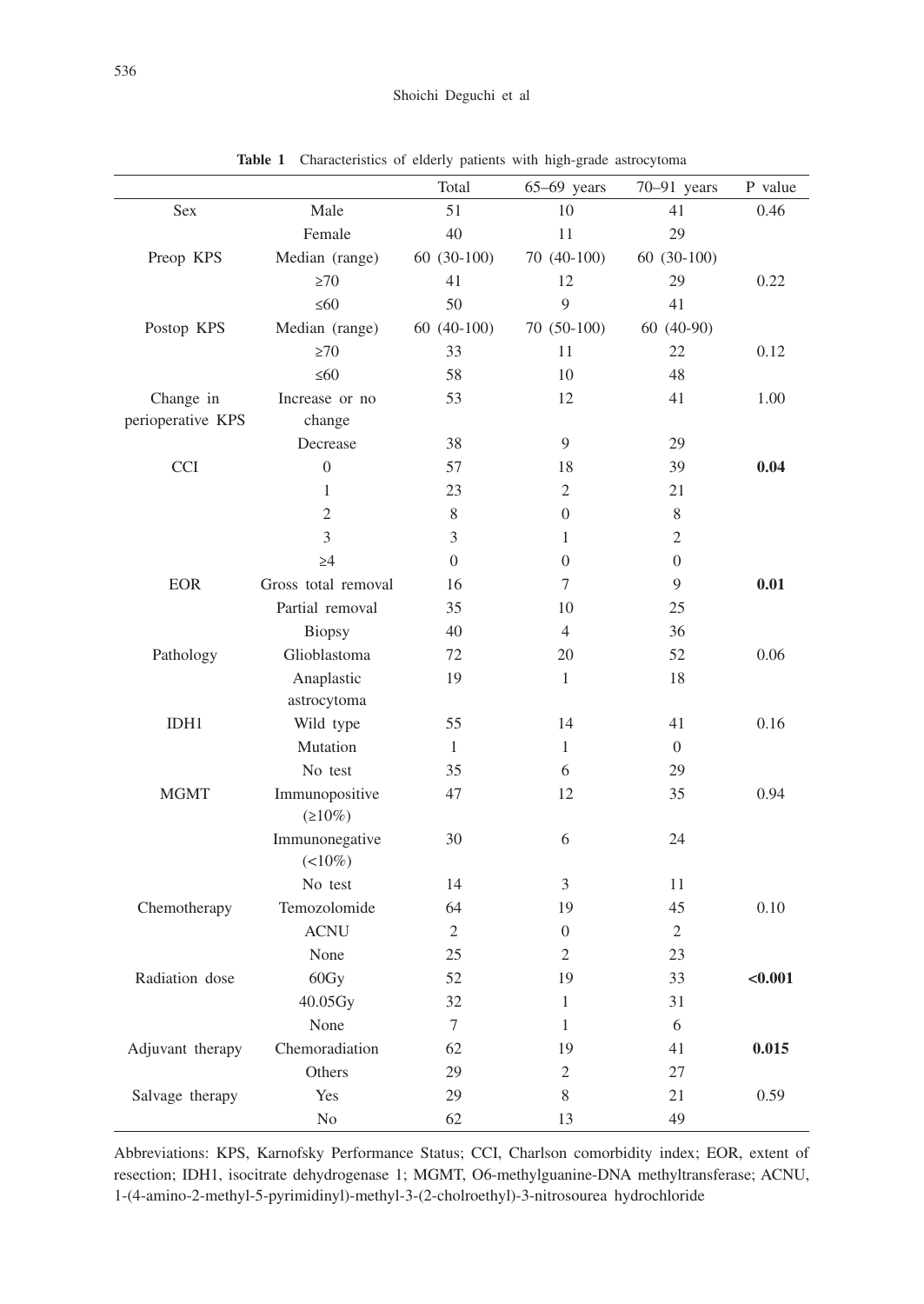| Salvage treatment  | Total         | $65-69$ years | $70-91$ years |
|--------------------|---------------|---------------|---------------|
| Bevacizumab        | 12 $(41.4\%)$ |               |               |
| ACNU or TMZ        | 11 $(37.9\%)$ |               |               |
| RT (including STI) | $6(20.7\%)$   |               |               |
| Resection          | $3(10.3\%)$   |               |               |

**Table 2** Salvage treatment for elderly patients with high-grade astrocytoma

Abbreviations: ACNU, 1-(4-amino-2-methyl-5-pyrimidinyl)-methyl-3-(2-cholroethyl)-3-nitrosourea hydrochloride; TMZ, temozolomide; RT, radiation therapy; STI, stereotactic irradiation

between the two age groups ( $P = 0.04$ ). GTR, PR, and biopsies were performed in 7 (33%), 10 (48%), and 4 patients (19%) aged 65–69, respectively. Of 70 patients, biopsy was mainly adopted in 36 patients (51%) aged  $\geq 70$  years. A statistically significant difference was found in the EOR between the two age groups ( $P=0.01$ ). GBM was diagnosed in 20/21 patients (95%) aged 65–69 and 42/70 patients (74%) aged ≥70. All patients, except for one patient aged 65–69 years, exhibited wild-type IDH1. Chemotherapy with TMZ was administered in 19/21 patients (90%) aged 65–69, and chemotherapy with TMZ (45 patients) or ACNU (2 patients) were administered in 47 patients (67%) aged ≥70. Radiotherapy was performed in 84/91 patients (92%). In patients aged  $\geq$ 70, approximately half received 40.05 Gy, whereas most patients aged 65–69 received 60 Gy. A statistically significant difference was found in the radiation dose between the two age groups (P<0.001). CRT was performed as an adjuvant therapy in 19 (90%) and 41 patients (60%) aged 65–69 and ≥70, respectively (P = 0.015). Salvage treatment was administered to 29 patients at the time of recurrence (Table 2). Among them, 12 (41.4%) were treated with bevacizumab.

#### *PFS and OS*

The median PFS with high-grade astrocytoma was 9.9 months (95% confidence interval [CI], 6.3–20.7 months) and 6.9 months (95% CI, 5.1–11.4 months) in patients aged 65–69 and ≥70, respectively (Figure A). The median OS was 22.8 months (95% CI, 9.9–33.1 months) and 11.6 months (95% CI, 9.1–15.1 months) in patients aged 65–69 and  $\geq$ 70, respectively (Figure B). A statistically significant difference was found in the OS between the two age groups ( $P = 0.009$ ).

#### *Univariate analysis of PFS and OS*

A univariate analysis of PFS and OS was performed (Table 3). In patients aged 65–69, EOR and postoperative KPS scores  $\geq 70$  were significantly related to longer PFS (P = 0.005 and 0.003, respectively). In patients ≥70 years, pre- and postoperative KPS scores ≥70 were significantly related to longer PFS ( $P = 0.01$  and 0.002, respectively). The median PFS of patients with pre- or postoperative KPS scores  $\geq 70$  was  $>1$  year. The use of CRT as adjuvant therapy strongly correlated with prolonged PFS ( $P = 0.06$ ). WHO grade, EOR, and MGMT-immunonegativity were not associated with prolonged PFS. Pre- and postoperative KPS scores ≥70, CRT as adjuvant therapy, and salvage therapy were significantly related to prolonged OS ( $P < 0.05$ , for all) in patients aged ≥70. WHO grade, EOR, and MGMT-immunonegativity were not related to prolonged OS.

## *Multivariate analysis of PFS and OS*

In the multivariate analyzes of PFS and OS in relation to pre- and postoperative KPS, CRT as adjuvant therapy, and salvage therapy in patients  $\geq 70$ , the only postoperative KPS score ≥70 was significantly related to prolonged PFS (hazard ratio [HR], 0.48; 95% CI, 0.24–0.98,  $P = 0.04$ ) (Table 4). Postoperative KPS, CRT as adjuvant therapy, and salvage therapy were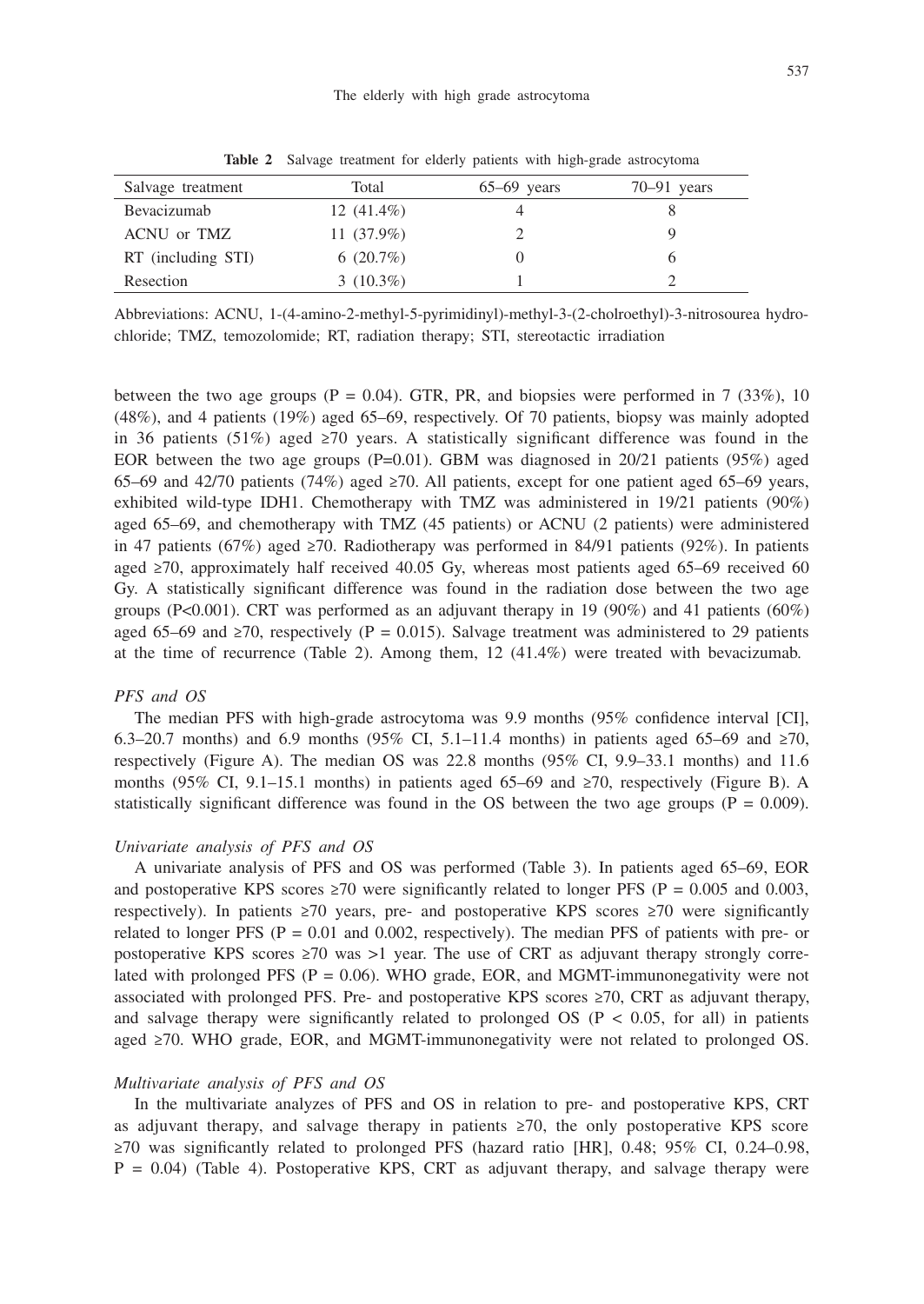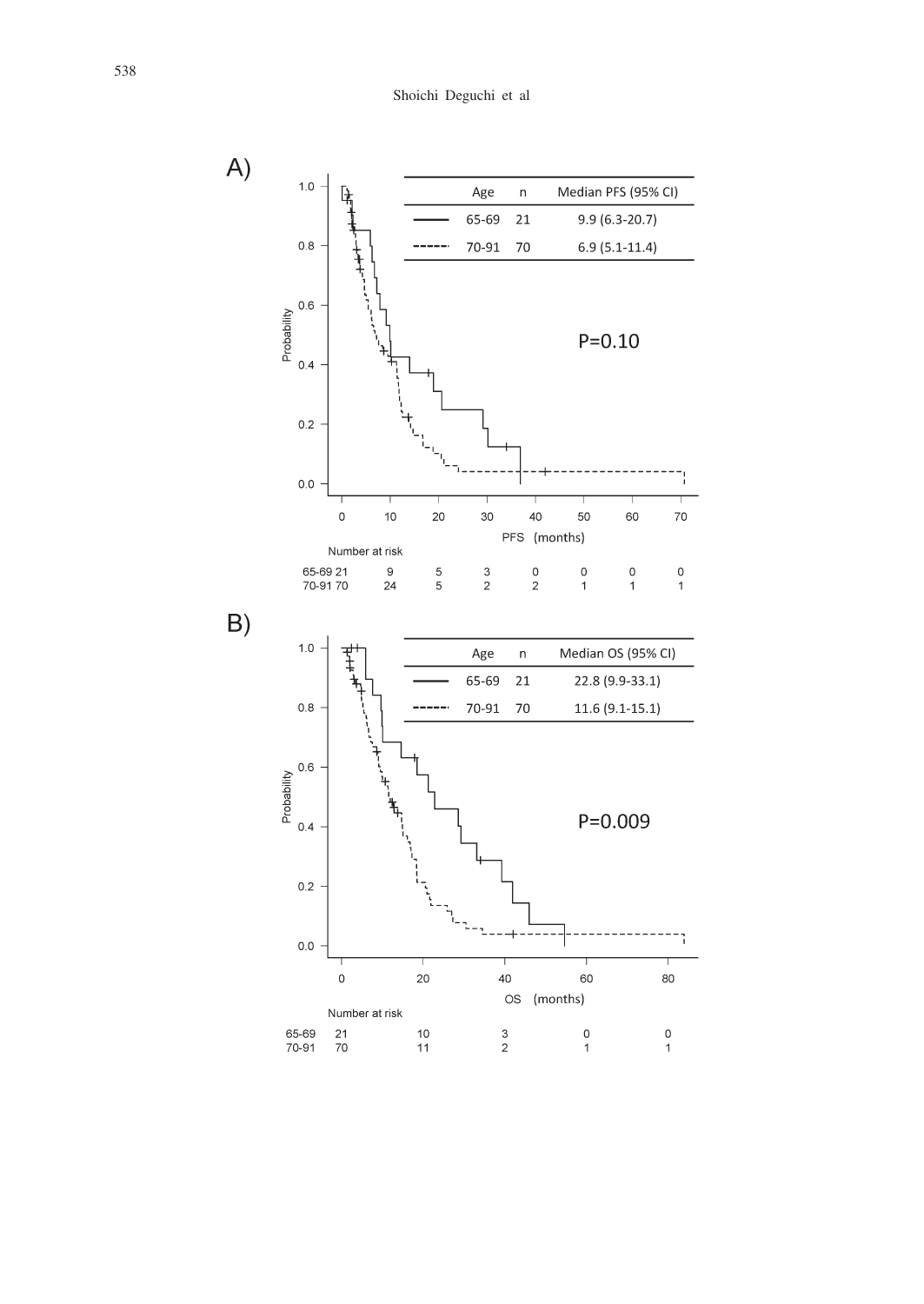

**Fig.** Kaplan–Meier analysis of relapse or survival

- **Fig. A:** Progression free survival (PFS). Solid and dotted lines indicates the group aged 65–69 and ≥70, respectively. The median PFS with high-grade astrocytoma was 9.9 months and 6.9 months in patients aged 65–69 and ≥70, respectively (P = 0.10). Abbreviations; 95% CI, 95% confidence interval.
- **Fig. B:** Overall survival (OS). Solid and dotted lines indicates the group aged 65–69 and ≥70, respectively. The median OS was 22.8 months and 11.6 months in patients aged 65–69 and ≥70, respectively ( $P = 0.009$ ). Abbreviations; 95% CI, 95% confidence interval.
- **Fig. C:** OS based on the number of independent predictive factors. Patients ≥70 were subdivided into four groups based on the number of the three independent prognostic factors (postoperative Karnofsky performance status, chemoradiotherapy as adjuvant therapy, and salvage therapy). Group 0: no prognostic factors, Group 1: one prognostic factor, Group 2: two prognostic factors, Group 3: three prognostic factors. Median OS of groups 0, 1, 2, and 3 was 7.2, 9.1, 18.4, and 27.0 months, respectively  $(P<0.001)$ . Abbreviations; 95% CI, 95% confidence interval.

significantly related to prolonged OS (HR, 0.45; 95% CI, 0.23–0.90; P = 0.03; HR, 0.38; 95% CI, 0.20–0.70; P = 0.002, and HR, 0.43; 95% CI, 0.22–0.81; P = 0.01, respectively). Preoperative KPS score ≥70 was not significantly related to PFS or OS in the multivariate analysis. No clinical factors significantly associated with postoperative KPS were found except for preoperative KPS. Patients ≥70 were subdivided into four groups based on the three independent prognostic factors (postoperative KPS, CRT as adjuvant therapy, and salvage therapy). Thirteen patients had no prognostic factors (group 0), 33 had a prognostic factor (group 1), 19 had two prognostic factors (group 2), and five had all prognostic factors (group 3). The Kaplan–Meier curve of the four groups showed that the median OS of groups 0, 1, 2, and 3 was 7.2, 9.1, 18.4, and 27.0 months, respectively (Figure C). A statistically significant difference was found in the OS between the groups  $(P < 0.001)$ .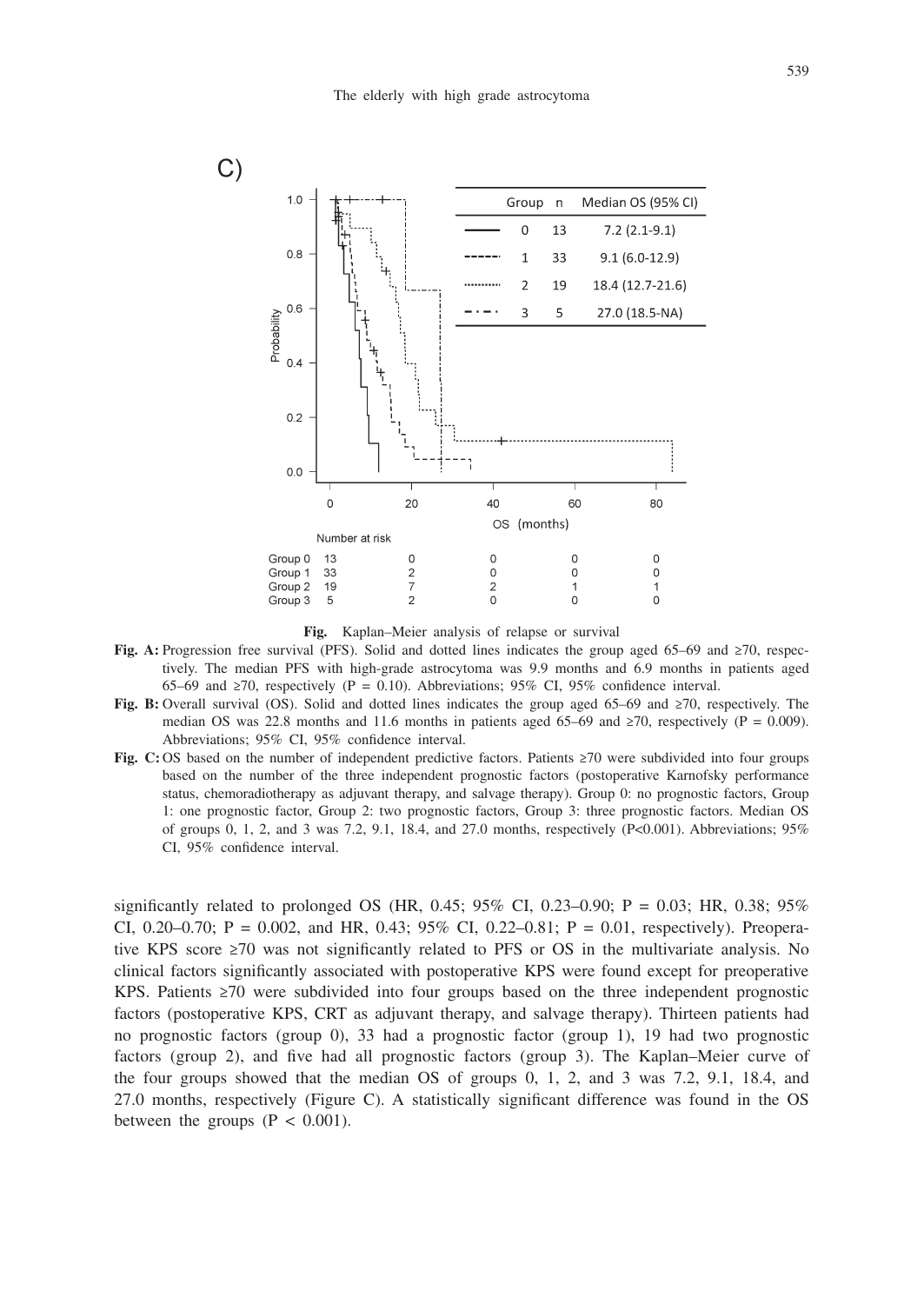|                     |                                | $65-69$ years             |      |              |      |                          | $70-91$ years |            |              |           |              |
|---------------------|--------------------------------|---------------------------|------|--------------|------|--------------------------|---------------|------------|--------------|-----------|--------------|
|                     |                                | <b>PFS</b><br>$\mathbf n$ |      |              |      | <b>OS</b><br>$\mathbf n$ |               | <b>PFS</b> |              | <b>OS</b> |              |
|                     |                                |                           | mPFS | $\mathbf{P}$ | mOS  | $\mathbf{P}$             |               | mPFS       | $\mathbf{P}$ | mOS       | $\mathbf{P}$ |
| Sex                 | Male                           | 10                        | 9.9  | 0.91         | 10   | 0.46                     | 41            | 6.9        | 0.58         | 9.5       | 0.20         |
|                     | Female                         | 11                        | 10.1 |              | 28.6 |                          | 29            | 7.6        |              | 16.1      |              |
| <b>CCI</b>          | Low $(0$ point)                | 18                        | 9.9  | 0.88         | 22.8 | 0.66                     | 39            | 10.2       | 0.40         | 12.8      | 0.52         |
|                     | Medium-high<br>$(\geq1$ point) | 3                         | 30.2 |              | 28   |                          | 31            | 4.2        |              | 9.9       |              |
| WHO Grade           | IΠ                             | $\mathbf{1}$              | 7.9  | 0.49         | 39.2 | 0.7                      | 18            | 8.5        | 0.81         | 11.4      | 0.84         |
|                     | IV                             | 20                        | 10.1 |              | 21.3 |                          | 52            | 6.3        |              | 12.7      |              |
| <b>EOR</b>          | Gross total<br>removal         | 7                         | 14   | 0.005        | 22.1 | 0.17                     | 9             | 11.3       | 0.83         | 11.3      | 0.82         |
|                     | Partial removal                | 10                        | 14   |              | 33.1 |                          | 25            | 11.5       |              | 14.9      |              |
|                     | Biopsy                         | $\overline{4}$            | 4.3  |              | 9.9  |                          | 36            | 6.3        |              | 10.1      |              |
| <b>MGMT</b>         | Immunopositive<br>$(210\%)$    | 12                        | 9.9  | 0.65         | 22.8 | 0.69                     | 35            | 6.6        | 0.91         | 12.9      | 0.65         |
|                     | Immunonegative<br>$(10\%)$     | 6                         | 10.1 |              | 18.5 |                          | 24            | 6.9        |              | 11.6      |              |
|                     | No test                        | 3                         | 7.3  |              | 29.3 |                          | 11            | 8.5        |              | 9.5       |              |
| Preop. KPS          | $\geq 70$                      | 12                        | 9.2  | 0.38         | 29.3 | 0.82                     | 29            | 12.3       | 0.01         | 16.8      | 0.01         |
|                     | $\leq 60$                      | 9                         | 10.1 |              | 18.5 |                          | 41            | 5.5        |              | 9.1       |              |
| Postop. KPS         | $\geq 70$                      | 11                        | 20.7 | 0.003        | 29.2 | 0.33                     | 22            | 12.3       | 0.002        | 18.4      | 0.002        |
|                     | $\leq 60$                      | 10                        | 7.9  |              | 10.1 |                          | 48            | 5.5        |              | 9.1       |              |
| Adjuvant<br>therapy | Chemoradiation                 | 19                        | 11.5 | 0.48         | 16.1 | 0.44                     | 41            | 11.4       | 0.06         | 16.1      | 0.02         |
|                     | Others                         | 2                         | 7.2  |              | 11.4 |                          | 29            | 6.2        |              | 9.1       |              |
| Salvage<br>therapy  | Yes                            | 8                         | 20.7 | 0.3          | 28.9 | 0.5                      | 21            | 8.5        | 0.39         | 17.3      | 0.04         |
|                     | No                             | 13                        | 7.9  |              | 12.4 |                          | 49            | 6.2        |              | 9.5       |              |

**Table 3** Univariate analysis of PFS and OS

Abbreviations: mPFS, median progression free survival; mOS, median overall survival; CCI, Charlson comorbidity index; WHO, World Health Organization; EOR, extent of resection; MGMT, O6-methylguanine-DNA methyltransferase; KPS, Karnofsky Performance Status

**Table 4** Multivariate analysis of PFS and OS in 70–91-year-old patients

|                       |        | <b>PFS</b>    |      | OS     |               |       |  |
|-----------------------|--------|---------------|------|--------|---------------|-------|--|
|                       | Hazard | 95% CI        | P    | Hazard | 95% CI        | P     |  |
|                       | ratio  |               |      | ratio  |               |       |  |
| Preop. KPS $\geq 70$  | 0.71   | $0.37 - 1.37$ | 0.31 | 0.73   | $0.38 - 1.40$ | 0.34  |  |
| Postop. KPS $\geq 70$ | 0.48   | $0.24 - 0.98$ | 0.04 | 0.45   | $0.23 - 0.90$ | 0.03  |  |
| Chemoradiation        | 0.56   | $0.31 - 1.04$ | 0.07 | 0.38   | $0.20 - 0.70$ | 0.002 |  |
| Salvage therapy $(+)$ | 0.77   | $0.41 - 1.45$ | 0.42 | 0.43   | $0.22 - 0.81$ | 0.01  |  |

Abbreviations: PFS, progression free survival; OS, median overall survival; 95% CI, 95% confidence interval; KPS, Karnofsky Performance Status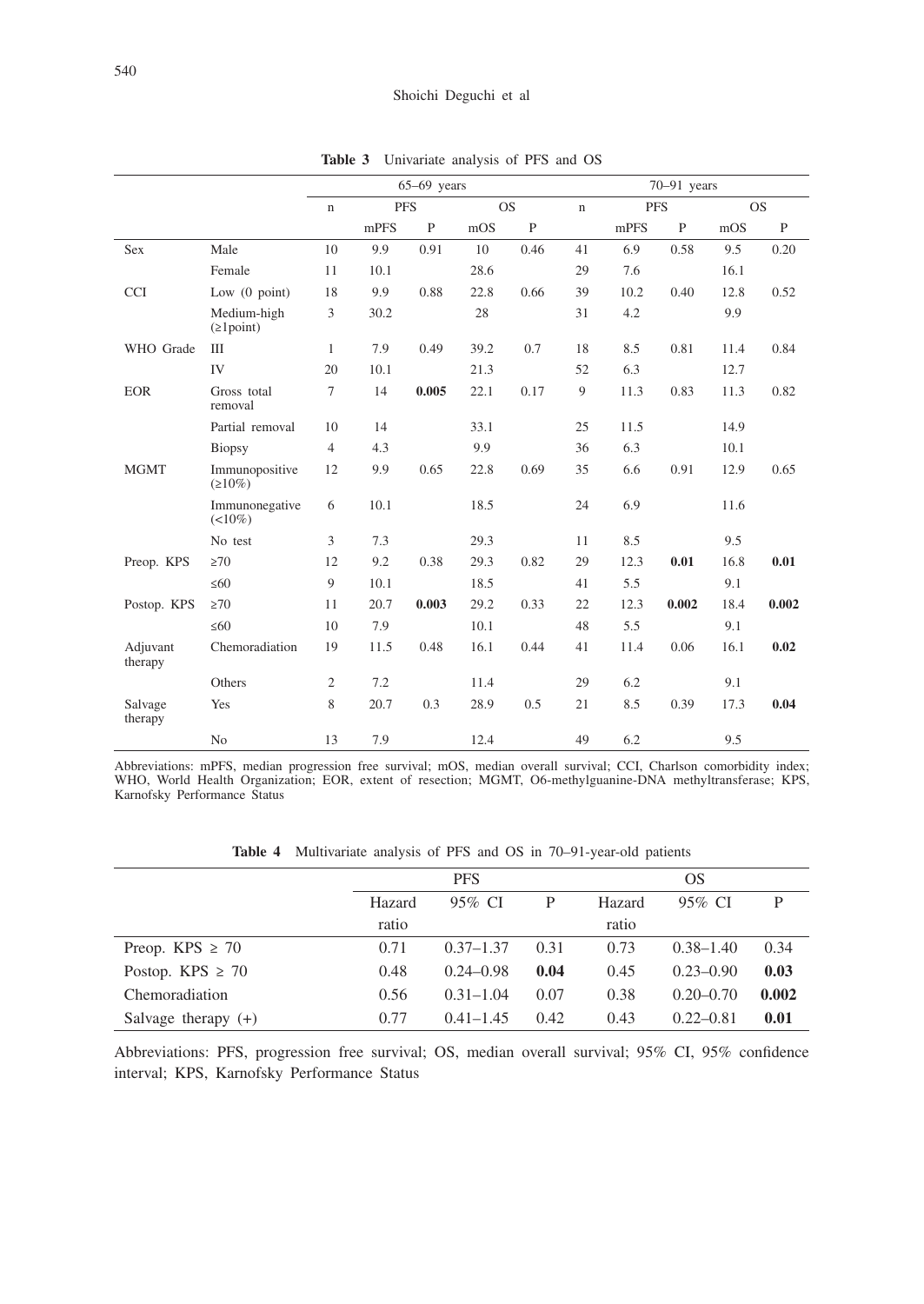#### 541

## DISCUSSION

We showed a significant difference of OS between patients aged 65–69 and those  $\geq 70$ . The median OS of patients aged 65–69 was >20 months, which was similar to previous studies including younger patients.<sup>1,15</sup> However, the median OS of patients  $\geq 70$  was <1 year. We need to pay particular attention to the elderly ≥70. In this study, we found clearly different prognostic factors between these two age groups. Our multivariate analysis showed that higher postoperative KPS, CRT as adjuvant therapy, and salvage therapy were significantly related to good outcomes in patients ≥70.

Even in the elderly, EOR is a strong predictor of good outcome, $2,16-20$  provided that surgery does not change patients' postoperative KPS scores.<sup>21</sup> However, the overall rate of complications after resection in the elderly is  $21.9\% - 31.9\%$ .<sup>21,22</sup> In addition,  $13\% - 20\%$  of elderly patients cannot receive complete adjuvant treatment due to neurological deterioration postoperatively.<sup>23</sup> In this study, the perioperative KPS scores decreased in approximately 40% of patients. Although a maximally safe resection was essential for better prognosis, even in this age group, a surgical strategy to obtain tissue diagnosis while minimizing complications and maintaining postoperative KPS should be considered.

In this study, multivariate analysis of OS indicated that CRT, as adjuvant therapy was significantly related to prolonged OS. Some reports correlate adjuvant therapy with CRT with good outcomes. $2.17-21.24-26$  CRT as adjuvant therapy, rather than age and EOR, reportedly improves prognosis in the elderly.<sup>21</sup> However, assessment tools to define which elderly patients can withstand aggressive therapy, such as CRT, are limited.<sup>3</sup> Di Cristofori et al found that age, postoperative KPS, postoperative MMSE, and tumor volume, but not EOR, were significantly associated with CRT viability.<sup>23</sup> We suggest that a higher postoperative KPS score should be an essential qualifier for CRT postoperatively. In this study, patients who underwent CRT postoperatively showed significantly prolonged OS. Our data support CRT's efficacy as an adjuvant therapy in elderly patients with high postoperative KPS scores.

In this study, multivariate analyzes showed that salvage therapy was also significantly associated with prolonged OS, but not PFS, suggesting that aggressive treatment at recurrence is effective, even in selected elderly patients. Gorlia et al showed that performance status, not age, is a major prognostic factor for PFS and OS in recurrent GBM.27 Zanello et al found that elderly patients with KPS scores ≥70 at recurrence share similar OS from recurrence compared to younger patients. They reported that oncological treatment from recurrence, particularly surgical resection, TMZ, and bevacizumab therapy, were significant, independent predictors of longer OS from recurrence, and concluded that treatment options from recurrence for elderly patients should include repeat surgery, second-line chemotherapy, and anti-angiogenic agents.28

This study has some limitations. It is a retrospective study from a single institute, including relatively few patients and selection bias. In addition, our study lacks sufficient molecular information. Mutations in IDH1 were not investigated in approximately 40% of patients.

In conclusion, in patients ≥70 with high-grade astrocytoma, OS was significantly shorter compared to those aged 65–69. Our results suggest that postoperative KPS score  $\geq 70$  is significantly related to prolonged PFS and OS in elderly patients ≥70 years. Furthermore, CRT postoperatively and salvage therapy after recurrence may be effective methods in selected elderly population. A therapeutic strategy that prioritizes KPS maintenance may benefit survival in elderly patients ≥70 years.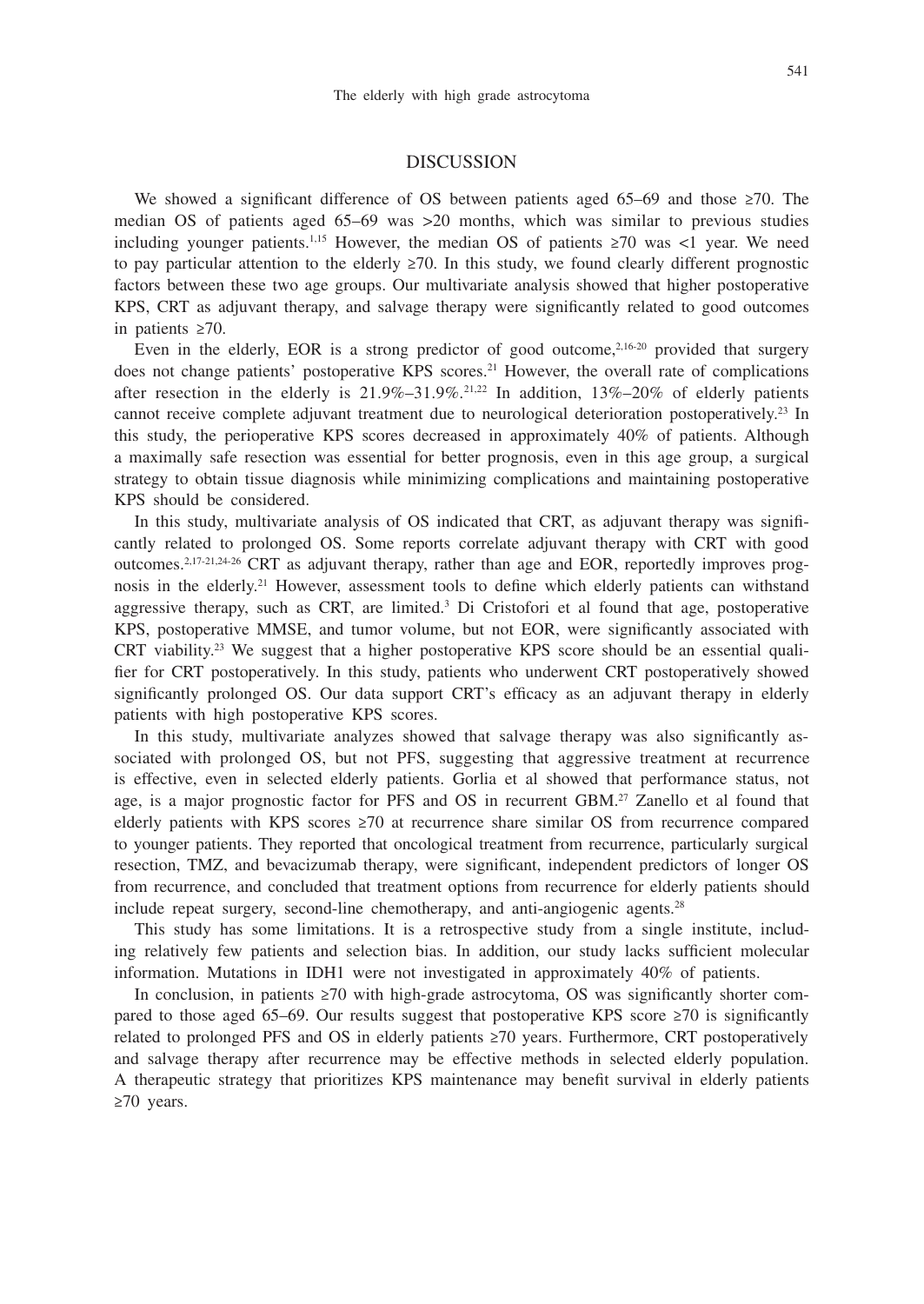## ACKNOWLEDGEMENT

This research did not receive any specific grant from funding agencies in the public, commercial, or not-for-profit sectors.

# CONFLICT OF INTEREST

The authors declare no conflicts of interest.

## **REFERENCES**

- 1. Stupp R, Mason WP, van den Bent MJ, et al. Radiotherapy plus concomitant and adjuvant temozolomide for glioblastoma. *N Engl J Med*. 2005;352(10):987–996.
- 2. Heiland DH, Haaker G, Watzlawick R, et al. One decade of glioblastoma multiforme surgery in 342 elderly patients: what have we learned? *J Neurooncol*. 2018;140(2):385–391.
- 3. Palmer JD, Bhamidipati D, Mehta M, et al. Treatment recommendations for elderly patients with newly diagnosed glioblastoma lack worldwide consensus. *J Neurooncol*. 2018;140(2):421–426.
- 4. Wick W, Platten M, Meisner C, et al. Temozolomide chemotherapy alone versus radiotherapy alone for malignant astrocytoma in the elderly: the NOA-08 randomised, phase 3 trial. *Lancet Oncol*. 2012;13(7):707–715.
- 5. Malmstrom A, Gronberg BH, Marosi C, et al. Temozolomide versus standard 6-week radiotherapy versus hypofractionated radiotherapy in patients older than 60 years with glioblastoma: the Nordic randomised, phase 3 trial. *Lancet Oncol*. 2012;13(9):916–926.
- 6. Gorlia T, van den Bent MJ, Hegi ME, et al. Nomograms for predicting survival of patients with newly diagnosed glioblastoma: prognostic factor analysis of EORTC and NCIC trial 26981-22981/CE.3. *Lancet Oncol*. 2008;9(1):29–38.
- 7. Yin AA, Zhang LH, Cheng JX, et al. The predictive but not prognostic value of MGMT promoter methylation status in elderly glioblastoma patients: a meta-analysis. *PLoS One*. 2014;9(1):e85102.
- 8. Perry JR, Laperriere N, O'Callaghan CJ, et al. Short-course radiation plus temozolomide in elderly patients with glioblastoma. *N Engl J Med*. 2017;376(11):1027–1037.
- 9. Gallego PL, Ducray F, Chinot O, et al. Temozolomide in elderly patients with newly diagnosed glioblastoma and poor performance status: an ANOCEF phase II trial. *J Clin Oncol*. 2011;29(22):3050–3055.
- 10. Ostrom QT, Gittleman H, Fulop J, et al. CBTRUS statistical report: primary brain and central nervous system tumors diagnosed in the United States in 2008–2012. *Neuro Oncol*. 2015;17(suppl 4):iv1-iv62.
- 11. Lacroix M, Abi-Said D, Fourney DR, et al. A multivariate analysis of 416 patients with glioblastoma multiforme: prognosis, extent of resection, and survival. *J Neurosurg*. 2001;95(2):190–198.
- 12. Wen PY, Macdonald DR, Reardon DA, et al. Updated response assessment criteria for high-grade gliomas: response assessment in neuro-oncology working group. *J Clin Oncol*. 2010;28(11):1963–1972.
- 13. Watanabe R, Nakasu Y, Tashiro H, et al. O6-methylguanine DNA methyltransferase expression in tumor cells predicts outcome of radiotherapy plus concomitant and adjuvant temozolomide therapy in patients with primary glioblastoma. *Brain Tumor Pathol*. 2011;28(2):127–135.
- 14. Kanda Y. Investigation of the freely available easy-to-use software 'EZR' for medical statistics. *Bone Marrow Transplant*. 2013;48(3):452–458.
- 15. Stupp R, Taillibert S, Kanner AA, et al. Maintenance therapy with tumor-treating fields plus temozolomide vs temozolomide alone for glioblastoma: a randomized clinical trial. *JAMA*. 2015;314(23):2535–2543.
- 16. Babu R, Komisarow JM, Agarwal VJ, et al. Glioblastoma in the elderly: the effect of aggressive and modern therapies on survival. *J Neurosurg*. 2016;124(4):998–1007.
- 17. Iwamoto FM, Cooper AR, Reiner AS, Nayak L, Abrey LE. Glioblastoma in the elderly: the Memorial Sloan-Kettering Cancer Center Experience (1997–2007). *Cancer*. 2009;115(16):3758–3766.
- 18. Morgan ER, Norman A, Laing K, Seal MD. Treatment and outcomes for glioblastoma in elderly compared with non-elderly patients: a population-based study. *Curr Oncol*. 2017;24(2):e92–e98.
- 19. Tanaka S, Meyer FB, Buckner JC, Uhm JH, Yan ES, Parney IF. Presentation, management, and outcome of newly diagnosed glioblastoma in elderly patients. *J Neurosurg*. 2013;118(4):786–798.
- 20. Tsang DS, Khan L, Perry JR, et al. Survival outcomes in elderly patients with glioblastoma. *Clin Oncol (R Coll Radiol)*. 2015;27(3):176–183.